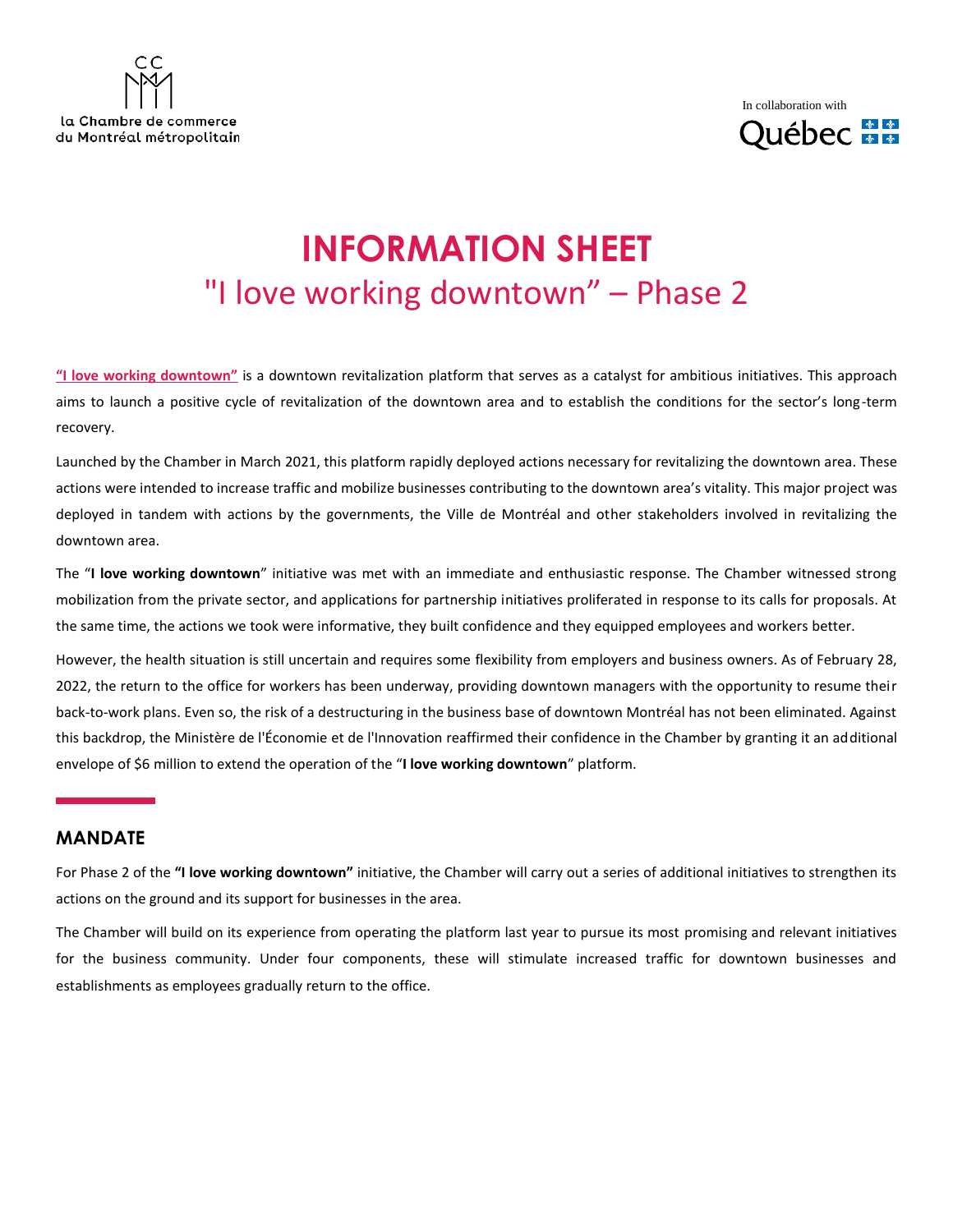#### **INITIATIVES**



place to work and showcase **[creative projects supported by the Chamber](https://www.ccmm.ca/en/i-love-working-downtown/re-creationmtl-program/)** and the government.

#### **OBJECTIVES**

- Encourage more employees to return to the city centre, in compliance with health measures
- Build worker and employer confidence and promote the benefits of working downtown
- Strengthen the downtown area's attractiveness as a place to work and showcase creative projects supported by the Chamber and by the government
- Promote initiatives developed by the Chamber, its partners and the community to induce workers to return downtown
- Promote the renewed downtown experience for workers, residents, visitors, students and tourists with other stakeholders in its revitalization
- Continue efforts to mobilize key downtown players around revitalizing the downtown area



# **Support the development of additional creative projects**

On June 8, 2021, the Chamber issued a call for proposals to support the deployment of signature creative installations in private and semi-private downtown spaces, in order to attract workers and visitors with their innovation and originality. After a rigorous selection process, eight high quality projects with significant potential impact on traffic were chosen for their ability to make downtown even more attractive as a place of work and business. These are being deployed, or have already, as part of the *ré*∙[CRÉATION](https://www.ccmm.ca/en/i-love-working-downtown/re-creationmtl-program/)M[TL](https://www.ccmm.ca/en/i-love-working-downtown/re-creationmtl-program/) program.

In Phase 2, the Chamber hopes to continue working with creative project proponents who were not initially selected and, as a result, support a greater number of projects with significant potential impact on workers returning to the workplace. These projects will be developed once again in private and semi-private spaces in the downtown area, complementing those implemented by partners investing in public spaces.

#### **OBJECTIVES**

- Enhance the creative project programming developed in the project's first phase
- Create exemplary partnership initiatives between creative businesses and property owners
- Feature high-quality projects in private and semi-private spaces in the city centre designed to make the most of Montréal's creative side
- Increase the downtown area's attractiveness as a place of work and hold business meetings with the goal of increasing traffic in the short, medium and long terms
- Bring more people into the shops, restaurants and cultural institutions